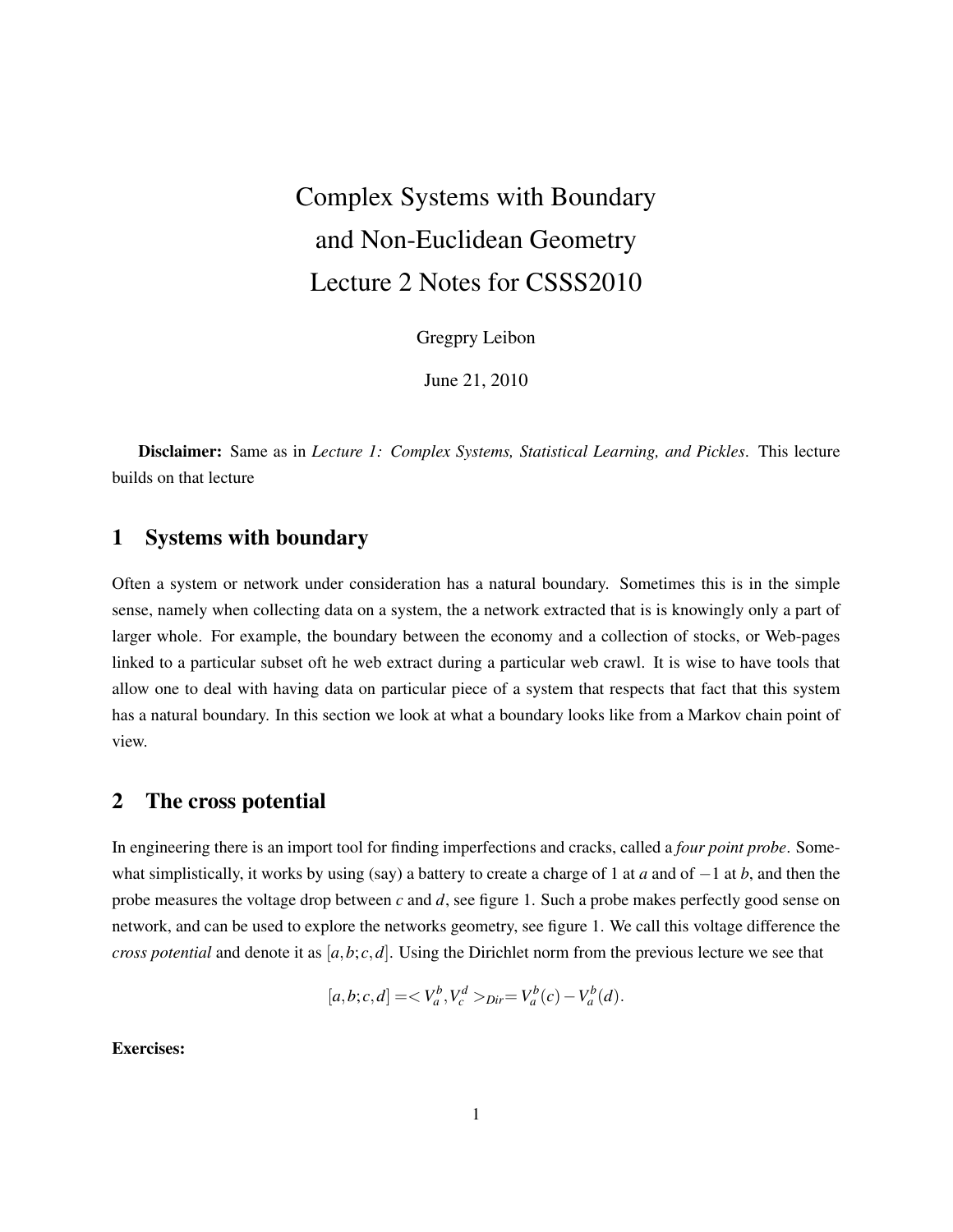

Figure 1: On the left we see a four point probe. The picture was taken from the American Acoustic Company's web site (a producer of four point probes). On the right we see the four point probe on a network. These four point probe measures the cross potential.

- 1. We may view *K* a mapping from  $\mathbb{R}^{|states|}/\langle \text{consts} \rangle$  to sum zero functions. Show the [a, b; c, d] determines *K* and hence *P* (recall for us  $p_{ii=0}$ ).
- 2. Prove  $[a,b;c,d] = [b,a;d,c] = -[b,a;c,d] = -[a,b;d,c]$

#### 2.1 Motivation for the name 'cross potential'

In the complex plane, if we put a charge of  $+1$  at  $a$ , then the potential associated to the charge is

$$
V_{a,S^2}(z) = \frac{1}{2\pi} \log|z - a|
$$

Really this discussion should be taking place on the Riemann Sphere  $S<sup>2</sup>$  (the complex plane with the point at infinity adjoined), where the electric potential associated to a charge of +1 at *c* and −1 at *d* is given by

$$
V_{c,S^2}^d(z) = \frac{1}{2\pi} \log \left| \frac{z-c}{z-d} \right|.
$$

So we have

$$
V_{c,S^2}^d(z) - V_{c,S^2}^d(w) = \frac{1}{2\pi} \log |\{z, w, c, d\}|
$$

where

$$
\{z, w, c, d\} = \frac{(z - c)(w - d)}{(z - d)(w - c)}
$$

is the *cross ratio*, hence  $[z, w; c, d]_{S^2} = V_c^d$  $c_1C^d$ <sub>*c*</sub>,*S*<sup>2</sup>(*z*) − *V*<sup>*d*</sup><sub>*c*</sub>,  $c_{c, S^2}(w)$  is called the cross potential. The cross ratio is the conformally invariant quantity on the Riemann Sphere, as is the cross potential on a network, see exercise 1.

#### Exercises: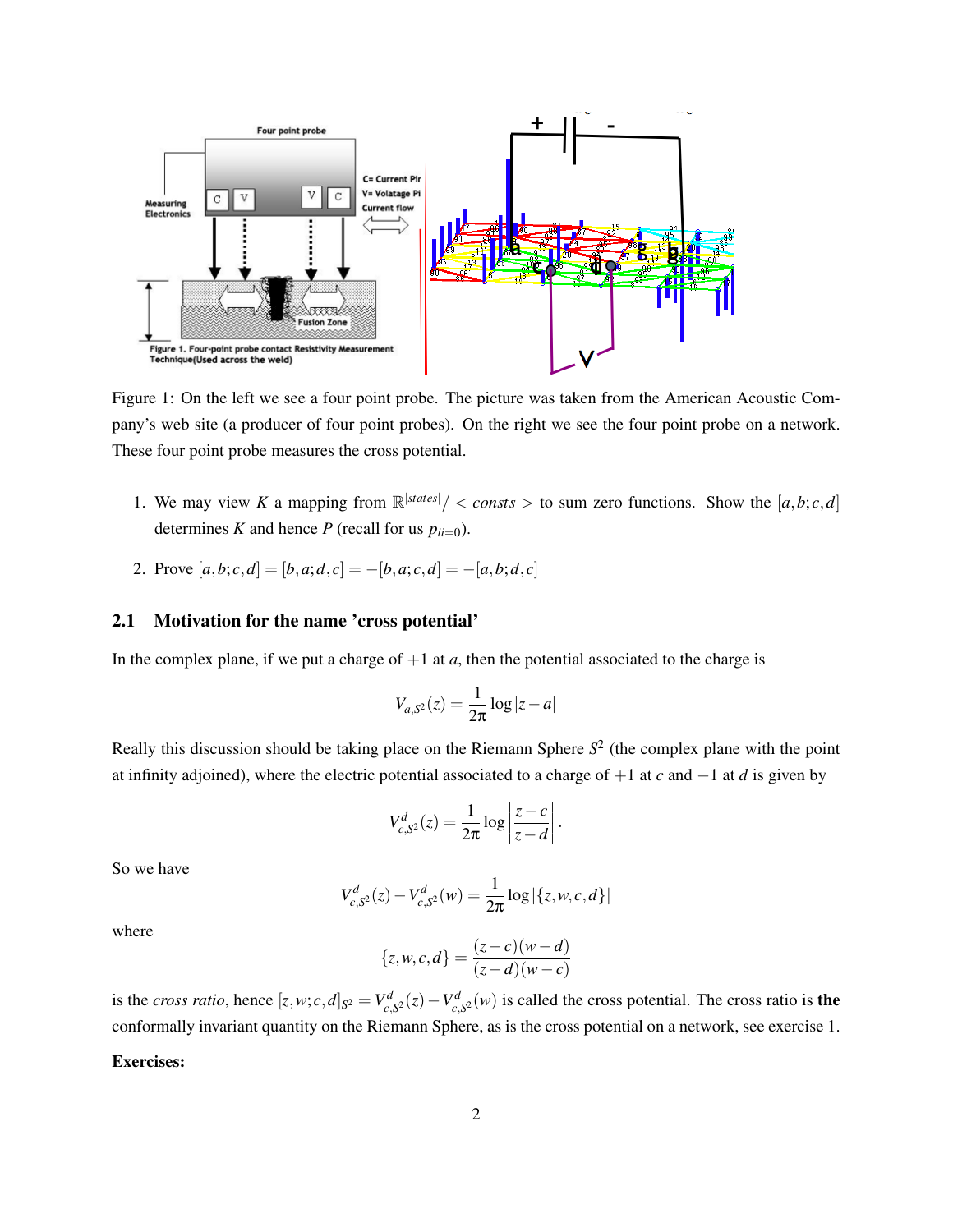- 1. Cross ratio review.
	- (a) Imagine *z* as variable and fixing distinct points  $\{b, c, d\} \in S^2$ , prove that  $\{z, a, b, c\}$  is an orientation preserving conformal homeomorphism of *S* 2
	- (b) Prove every orientation preserving conformal homeomorphism of  $S^2$  can be expressed at  $\{z, a, b, c\}$ for some choice of  $\{b, c, d\} \in S^2$ .
	- (c) Use this to prove there exist a unique orientation preserving conformal homeomorphism sending any three points on  $S^2$  to any other three.
	- (d) Prove that the cross ratio is invariant under conformal homeomorphism of  $S^2$ .
	- (e) Prove the cross ratio is real if and only if the four points lie on a circle (on  $S^2$ ).

# 3 Boundary at  $\infty$

Imagine we have an ergodic chain and special collection of states that we call the boundary or sphere at infinity, which we will denote as  $\partial^{\infty}$ . We denote  $\partial^{\infty}$ 's complement as *H*. In general, the boundary  $\partial^{\infty}$  could be viewed at the boundary of the system one has collected or as a more natural boundary. Such a natural boundary might be much like the sphere at infinity in Euclidean space, namely the directions you can look, a sphere worth of directions. In the space of mathematics one might use the *list of* pages to captures the direction you can look. Hence we will let the *lists at infinity* be our ∂ <sup>∞</sup> in the Space of Mathematics. Here they are:

| Geodesic from 'central_limit_theorem' to 'continuum_hypothesis' |                                                 |
|-----------------------------------------------------------------|-------------------------------------------------|
| Start at top                                                    | Continue to end                                 |
| 'central limit theorem'                                         | 'effective_descriptive_set_theory'              |
| 'stretched_exponential_function'                                | 'small veblen ordinal'                          |
| 'monty_hall_problem'                                            | 'feferman%e2%80%93sch%c3%bctte_ordinal'         |
| 'spoof_(game)'                                                  | 'ackermann_ordinal'                             |
| 'probability_surveys'                                           | 'diamond_principle'                             |
| 'studia_mathematica'                                            | 'grzegorczyk_hierarchy'                         |
| 'montgomery%27s_pair_correlation_conjecture'                    | 'codomain'                                      |
| 'entropy_power_inequality'                                      | 'conference_board_of_the_mathematical_sciences' |
| 'president_of_the_institute_of_mathematical_statistics'         | 'finite'                                        |
| 'factorization lemma'                                           | 'jensen%27s_covering_theorem'                   |
| 'fuzzy_measure_theory'                                          | 'dynkin_system'                                 |
| 'pi_system'                                                     | 'balls_and_vase_problem'                        |
| 'shattering'                                                    | 'large_veblen_ordinal'                          |
| 'theory_of_conjoint_measurement'                                | 'computable_real_function'                      |
| 'linear_partial_information'                                    | 'church%e2%80%93kleene ordinal'                 |
| 'latin_square_property'                                         | 'ramified_forcing'                              |
| 'm._riesz_extension_theorem'                                    | 'dynkin%27s_lemma'                              |
| 'covering_theorem'                                              | 'hilbert%27s_paradox_of_the_grand_hotel'        |
| 'transitivity_(mathematics)'                                    | 'ordinal_notation'                              |
| 'operation_(mathematics)'                                       | 'ontological_maximalism'                        |
|                                                                 | 'continuum_hypothesis'                          |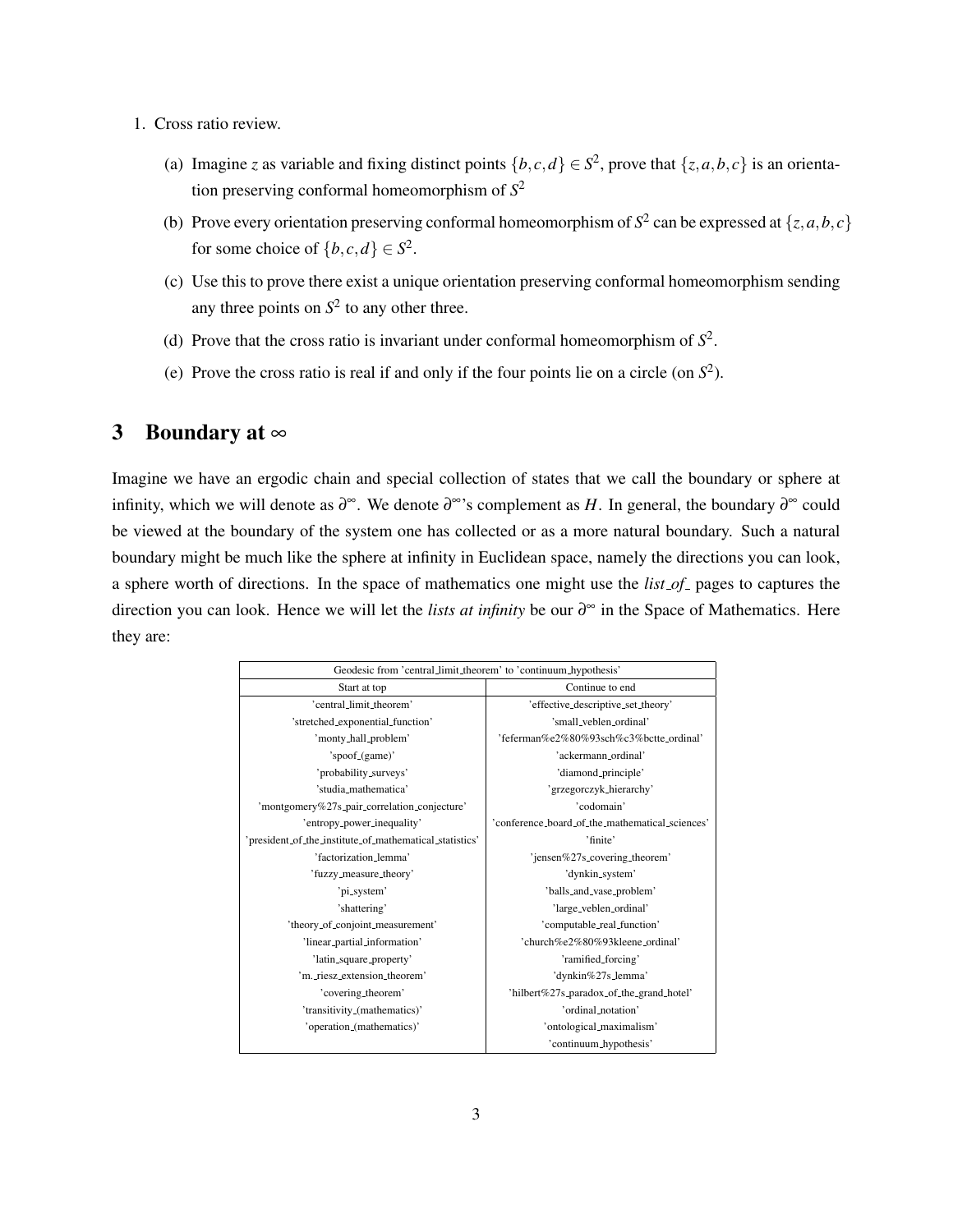# 4 The hyperbolic metric

Given a ∂ <sup>∞</sup> there is a very natural pseudometric on *H* which we will call the network's *hyperbolic metric*, it is denoted as as  $d_{hyp}(a, b)$  and defined as

$$
d_{hyp}(a,b) = max_{p,q \in \partial^{\infty}}[p,q;a,b].
$$

Hyperbolic Metric Lemma: *dhyp* is a pseudometric.

#### proof:

- 1.  $d_{hyp}$  is non-negative since  $[p,q;a,b] = -[q,p;a,b]$ , so the max is non-negative.
- 2.  $d_{hyp}$  is symmetric since  $[p;q;b,a] = [q,p;a,b]$ , so  $max_{p,q \in \partial^{\infty}}[p,q;a,b]$  and  $max_{p,q \in \partial^{\infty}}[p,q;b,a]$  will agree.
- 3. To see  $d_{hyp}$  satisfies the triangle inequality first notice that  $[p,q;a,c] = [p,q;a,b] + [p,q;b,c]$  since

$$
[a,b;c,d]=V_p^q(a)-V_p^q(c)=V_p^q(c)-V_p^q(a)+(V_p^q(b)-V_p^q(b))=[p,q;a,b]+[p,q;b,c].
$$

So using the *p* and *q* that maximize  $[p,q;a,c]$ , we have

$$
d_{hyp}(a,c) = [p,q;a,c] = [p,q;a,b] + [p,q;b,c] \leq d_{hyp}(a,b) + d_{hyp}(b,c).
$$

#### Q.E.D

*dhyp* behaves in many ways as one would expects the hyperbolic metric to behave. The *square grid chain with boundary* is a simple example to illustrate this claim. Take the square grid as on the left in figure 2 and view it as a Markov chain by using the adjacency matrix of the graph as a weight matrix *W* and letting  $P = [W1]^{-1}W$ . Let  $\partial^{\infty}$  be the states connected to fewer than 4 other states (the obvious boundary). On the right in figure 2 we see the three dimensional MDS of this chain using  $d_{hyp}(x, y)$ . Notice we do get a nice negative curvature saddle surface as we had hoped for.

#### Exercises:

- 1. In practice it is rare for  $x \neq y$  to satisfy  $d_{hyp}(x, y) = 0$ . But if this occurs, then we might as well identify the states *x* and *y* which satisfy  $d_{hyp}(x, y) = 0$  forming the quotient space  $H^*$ .
	- (a) Prove that  $d_{hyp}^*$  is a metric on  $H^*$ .
	- (b) By making a nice symmetric chain with only two states at infinity, construct an example where there are a pair of points where  $d_{hyp}(x, y) = 0$ .
- 2. For  $x \in [0,1]$  let

$$
\langle V_a^b, V_c^d \rangle_{Dir, x} = (1 - x) \langle V_a^b, V_c^d \rangle_{Dir} + x \langle V_c^d, V_a^b \rangle_{Dir}
$$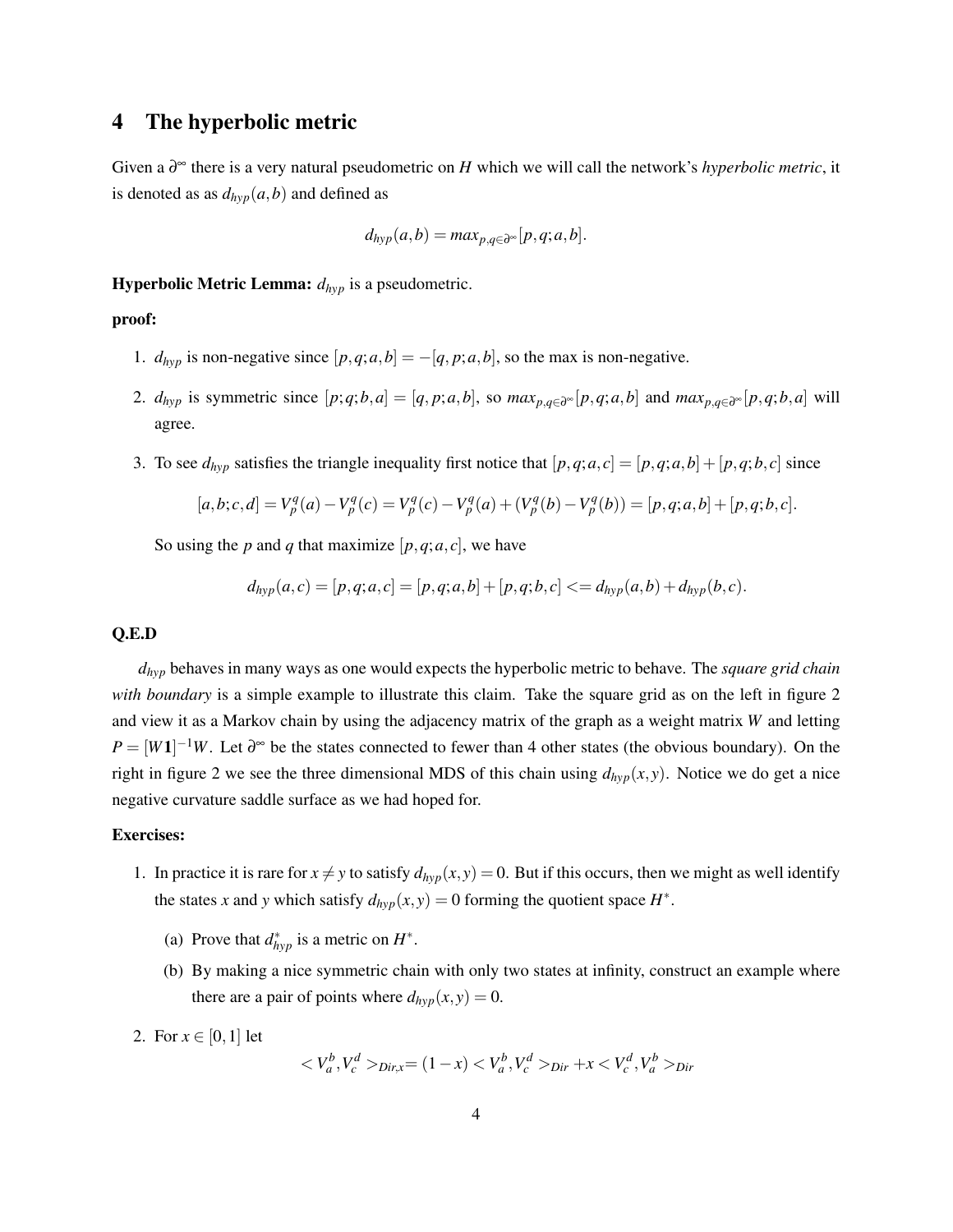

Figure 2: Here we see our square grid and the 3 dimensional MDS of the hyperbolic metric on the chain it determines (with ∂ <sup>∞</sup> the states connected to fewer than 4 other states (the obvious boundary).

- (a) Show this is allows one to form a metric.
- (b) Notice  $[a,b;c,d]_{1/2} = \langle V_a^b, V_c^d \rangle_{Dir,1/2}$  satisfies the symmetry  $[a,b;c,d]_{1/2} = [c,d;a,b]_{1/2}$
- (c) Examine the differences in the geometry as you very *x*.

#### 4.1 Motivation for the name 'hyperbolic metric'

The key motivation for the name hyperbolic metric is the following result:

**The Cowgirl Hall of Fame Lemma:** The Poincare metric  $d_{hyp,D^2}(z,w)$  on the interior of the unit disk  $D^2$ satisfies

$$
d_{hyp,D^2}(z,w) = max_{p,q \in \partial^{\infty}}[p,q;z,w]_{S^2}
$$

where  $\partial^{\infty} = \partial D^2$ .

**proof:** In the Poincare disk model, the geodesic through *a* and *b* is a circular arc that intersects the  $\partial D^2$  (the unit circle) at right angles. Furthermore, from exercise  $1$ ,  $d_{hvp,D^2}(z,w) = \log |\{p,q,z,w\}|$  where *p* and *q* are the points where this geodesic intersects ∂*D* 2 . So all we need to show is that among all the *p* and *q* on disk's boundary that these *p* and *q* maximize the  $\log |\{p,q,z,w\}|$ . To do this we note that the cross ratio is invariant under orientation preserving conformal homeomorphisms and that the orientation preserving conformal self maps of the disk are a subset of these homeomorphisms that form the hyperbolic isometries. Furthermore, the hyperbolic isometries are transitive on the unit tangent bundle; so we can send our points to  $a = 0, b = x$ with  $0 < x < 1$  and hence force the geodesic to be  $[-1,1]$ . Other choices of p and q could be written as  $p = e^{i\theta}$  and  $q = e^{i\phi}$ , and so we need to show that

$$
\log |\{p,q,0,x\}| = \log \left| \frac{(e^{i\theta} - 0)(e^{i\phi} - x)}{(e^{i\theta} - x)(e^{i\phi} - 0)} \right| = \log |e^{i\phi} - x| - \log |(e^{i\theta} - x)|
$$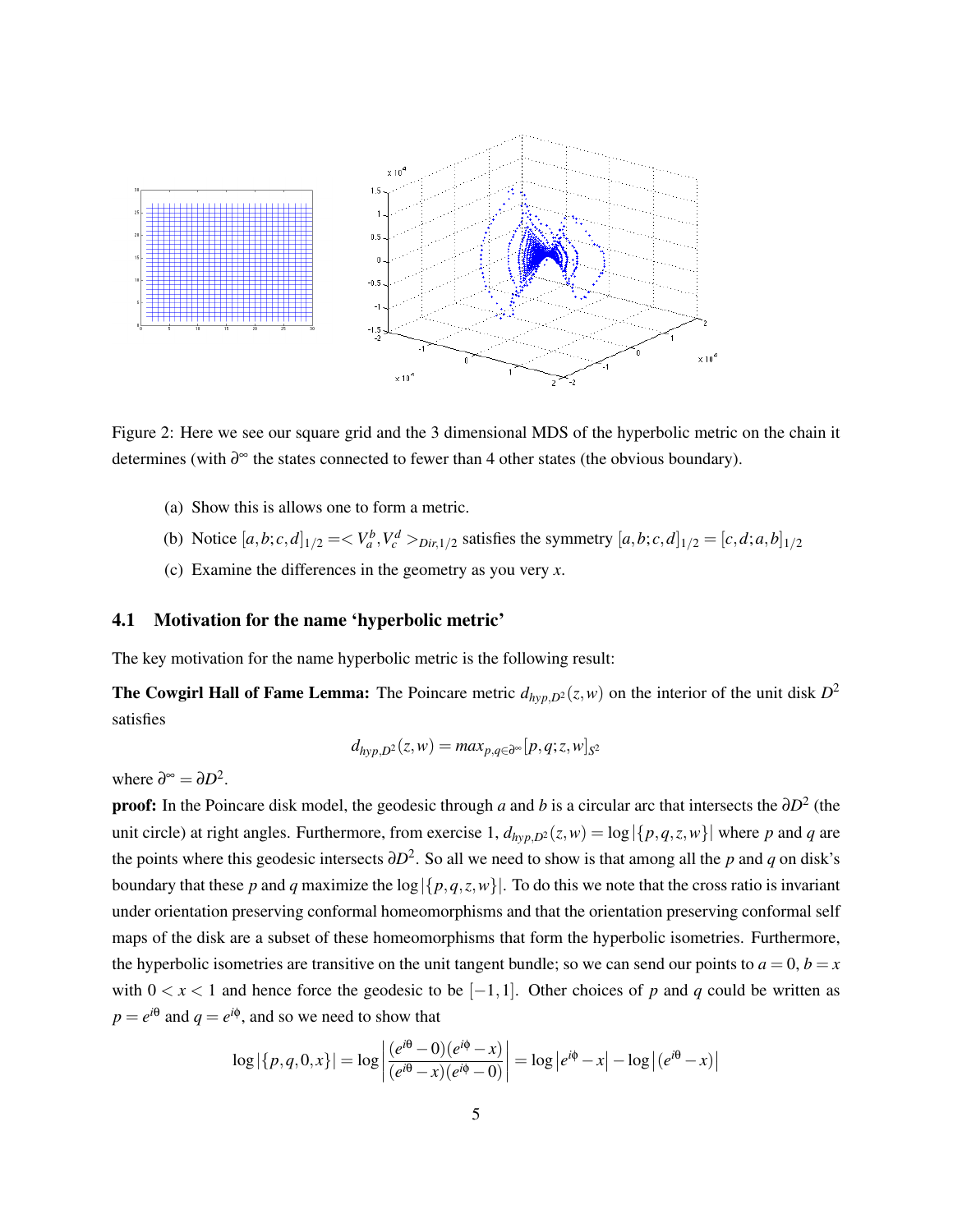is maximized at  $p = -1$  and  $q = 1$ . But since  $|z - x|$  is the Euclidean distance from *x* to *z* and log monotonically increases, we see that is indeed true. Q.E.D

#### Exercises:

- 1. In this exercise we prove that  $d_{hyp,D^2}(a,b) = \log |\{p,q,a,b\}|$  where p and q are the points where the geodesic through *a* and *b* intersects  $\partial D^2$ .
	- (a) Move to upper half space model.
	- (b) Prove isometries are transitive on the unit tangent bundle, and hence we may assume our points are  $p = 0$ ,  $q = \infty$ ,  $a = i$ ,  $b = iy$ .
	- (c) Use the fact that the metric is  $\langle v, w \rangle_{hyp} = \frac{1}{y} \langle v, w \rangle_{euc}$  to prove the distance from *i* to *iy* is log(*y*).
	- (d) Prove  $y = \{0, \infty, i, iy\}.$
	- (e) Prove isometries are conformal self maps and hence by exercise ?? in section ??, the cross ration is invariant. The formula follows.

## 5 Geodesics currents

Let  $\{p(a,b), q(a,b)\} = argmax(max_{p,q \in A}[p,q;a,b])$  associated to p,q, and defined as

$$
g_{p,q} = \{(a,b) \mid (p(a,b), q(a,b)) = (p,q)\}.
$$

Notice,  $g_{q,p}$  is the current with the opposite orientation as  $g_{pq}$ , in other words  $(a,b) \in g_{p,q}$  then  $(b,a) \in g_{q,p}$ . In figure 3, on the left we see a conformal mapping of the interior of the disk to the interior of the square. The lines drawn are hyperbolic geodesics in the canonical hyperbolic metric on he square. On the right we see the states on three geodesic currents in our square grid chain with boundary. These geodesics closely resemble each other as anticipated. In figure 4, we see an ideal triangle drawn in our MDS approximation to the actual geometry of the square grid chain with boundary. In hyperbolic geometry, ideal triangles are triangles with all three vertexes at infinity, they play a very special role in hyperbolic geometry (see exercise ??), and a special role in the hyperbolic geometry on a chain with boundary as well (see exercise 3).

In general, geodesic currents will not look quite so much like single geodesics. Often they will look and feel more like a collections of geodesics. This is largely because *p* and *q* will often behave more like *chunks* at infinity than like points at infinity. Hence the geodesic current *gpq* will contain all oriented pairs of states on geodesics in the union of all oriented geodesics heading from chunk *p* to chunk *q*. In figure 5, we see schematic to help capture this intuition. One can prove the anticipated consistency relationship given this view point.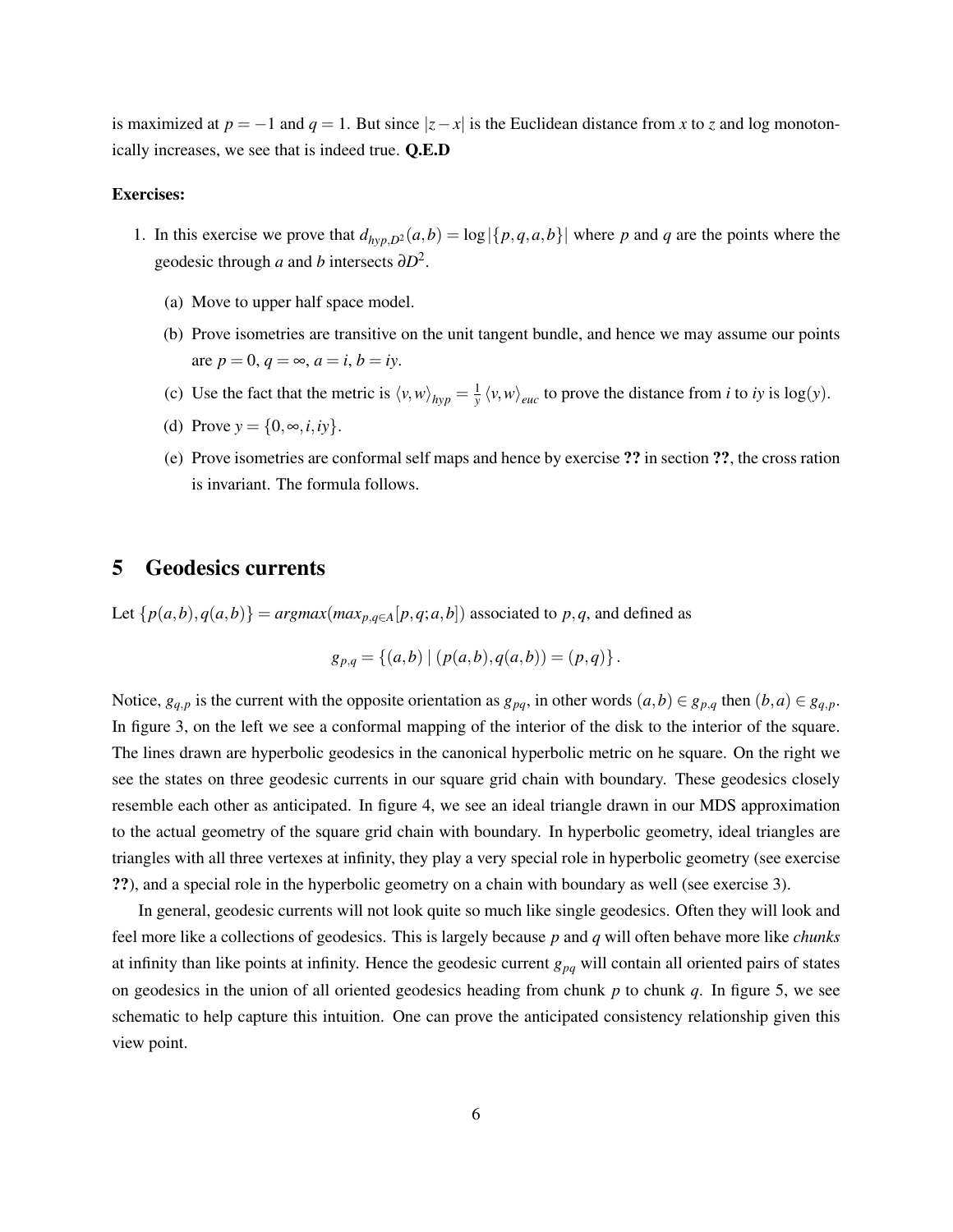

Figure 3: On the left we se a conformal mapping of the interior of the disk to the interior of the square. The lines drawn are the hyperbolic geodesics on the square. On the right we see three geodesics currents in our square grid chain with boundary. These geodesics closely resemble each other as anticipated.



Figure 4: We see an ideal triangle in our square grid chain with boundary.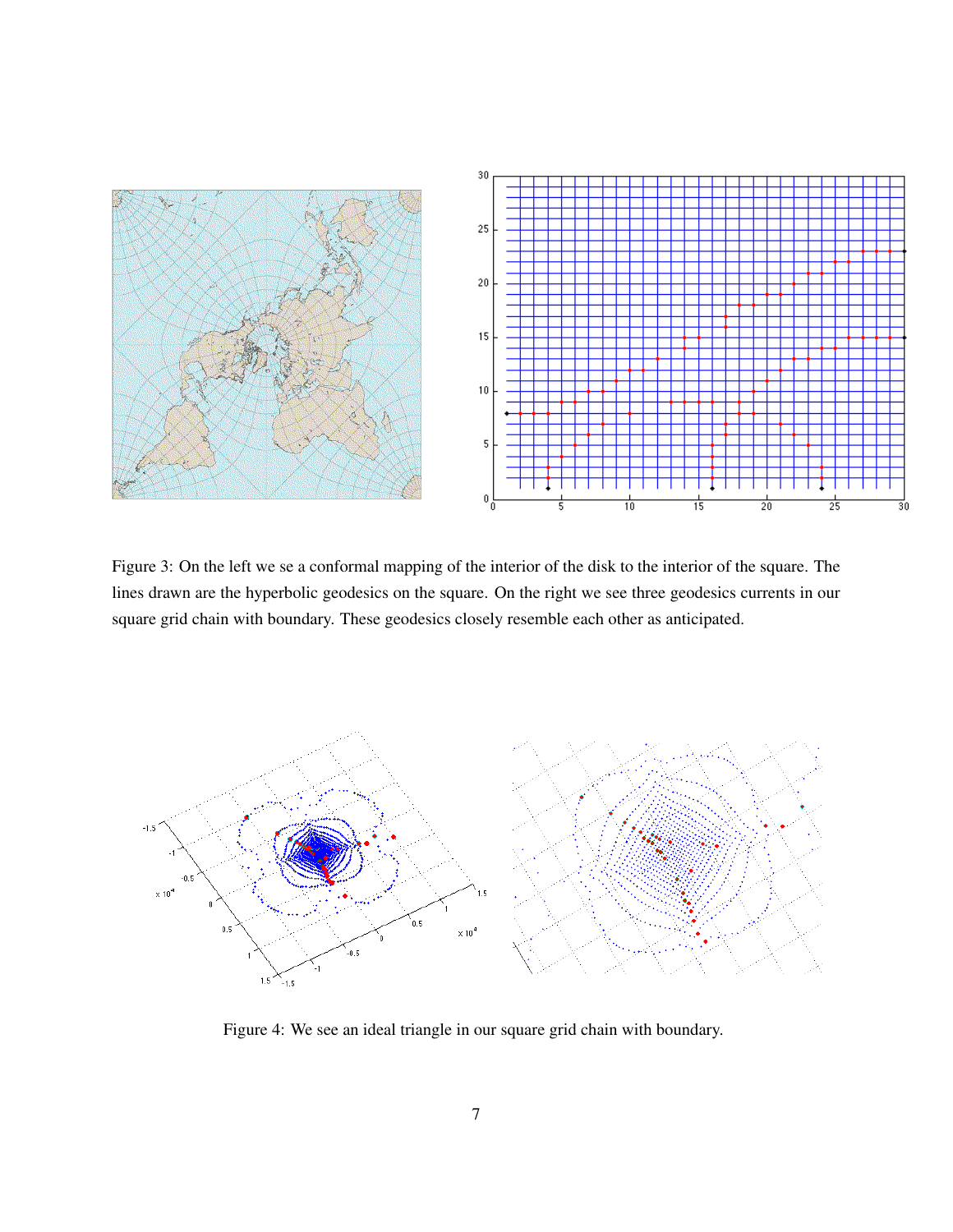

Figure 5: Here we witness a schematic of a pair of geodesic currents.

Geodesic Current Consistency Lemma If  $(a,b) \in g_{p,q}$  and  $(b,c) \in g_{p,q}$ , then  $(a,c) \in g_{p,q}$ .

**proof:** If  $(a, c)$  is not in  $g_{p,q}$ , then  $(p,q)$  is not in  $argmax(max_{p_1,q_1 \in A}[p_1,q_1;a,c])$  and there exist  $(p_0,q_0)$ such that

$$
[p,q;a,c] < [p_0,q_0;a,c].
$$

As in the proof of the hyperbolic metric lemma, we have

$$
[p_0, q_0; a, c] = [p_0, q_0; a, b] + [p_0, q_0; b, c]
$$

which by the definition of the distance must satisfy

$$
[p_0,q_0;a,b] + [p_0,q_0;b,c] \leq d(a,b) + d(b,c) = [p,q;a,b] + [p,q;b;c],
$$

which, in turn, satisfies

$$
[p,q;a,b] + [p,q;b;c] = [p,q;a,c].
$$

So in the end assuming  $(a, c)$  is not in  $g_{p,q}$  results in  $[p,q;a,c] < [p,q;a,c]$ , a contradiction. Q.E.D

#### 5.1 The coalescence of geodesic currents

Let us take a look at the behavior of geodesics in the *dhyp* metric in the space of mathematics using our lists at infinity as our ∂ <sup>∞</sup>. On the right in figure 6 we see an example of triangle in this space. This triangle was formed by randomly selecting points on the geodesic computing the *dhyp* between all pairs of points in this collection and then using MDS view it in 3 dimensional Euclidean space. These theorems where chosen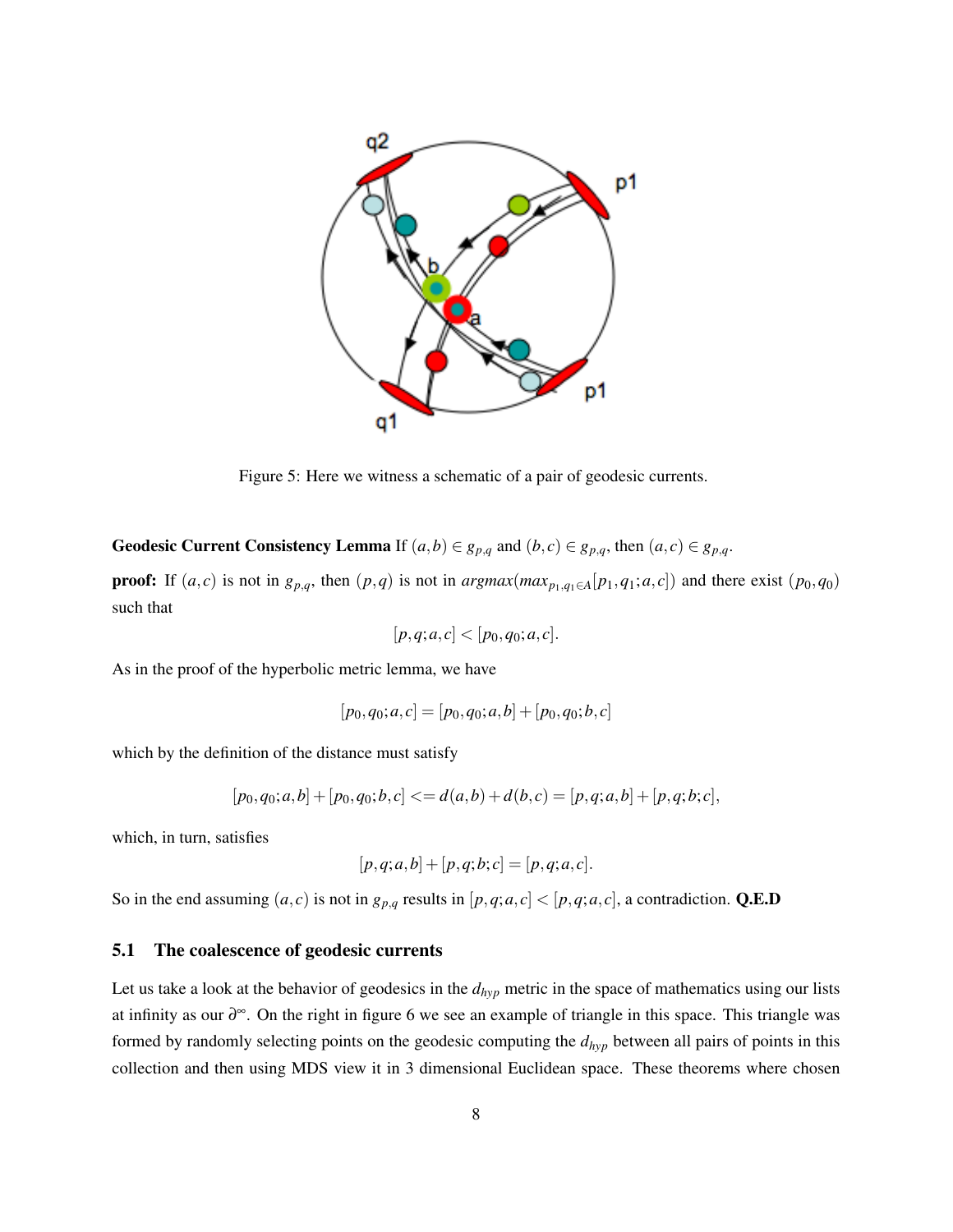to be far apart in the world of mathematics, so the directions we see when looking at the Central Limit Theorem from both the vantage point of the Continuum Hypothesis and the Guass-Bonnet Theorem agree, and it happens to be the *list of basic probability topics*. In fact the states on the geodesics begin to agree as we approach the *list of basic probability topics*. This property that distinct geodesics begin to agree as we approach infinity we call *geodesic current coalescence*. From exercise 1, we should expect this, and in figure 7 we see the difference in appearance of a truncated ideal triangle in the conformal Poincare model that we use for our schematics (on the left), and what the triangle looks like if we embed the indicated points on the boundary using the hyperbolic distances via MDS.

Now when topics are closer together the direction we look will be much more variable. In figure 8, we experience this where we se an example of some theorems from two dimensional geometry and the hyperbolic triangle that they live on.

An Example Geodesic: Here we see an example of the geodesic Going from the Central Limit Theorem to the Continuum Hypothesis:

| The Lists at $\infty$                                         |                                                       |  |
|---------------------------------------------------------------|-------------------------------------------------------|--|
| 'list_of_abstract_algebra_topics'                             | 'list_of_curve_topics'                                |  |
| 'list_of_triangle_topics'                                     | 'list_of_mathematical_topics_in_quantum_theory'       |  |
| 'list_of_lie_group_topics'                                    | 'list_of_algebraic_coding_theory_topics'              |  |
| 'list_of_complex_analysis_topics'                             | 'list_of_set_theory_topics'                           |  |
| 'list_of_basic_probability_topics'                            | 'list_of_fourier_analysis_topics'                     |  |
| 'list_of_general_topology_topics'                             | 'list_of_algorithm_general_topics'                    |  |
| 'list_of_geometry_topics'                                     | 'list_of_partial_differential_equation_topics'        |  |
| 'list_of_numerical_computational_geometry_topics'             | 'list_of_topology_topics'                             |  |
| 'list_of_geometric_topology_topics'                           | 'list_of_group_theory_topics'                         |  |
| 'list_of_computer_graphics_and_descriptive_geometry_topics'   | 'list_of_multivariable_calculus_topics'               |  |
| 'list_of_partition_topics'                                    | 'list_of_differential_geometry_topics'                |  |
| 'list_of_statistical_topics'                                  | 'list_of_variational_topics'                          |  |
| 'list_of_stochastic_processes_topics'                         | 'list_of_permutation_topics'                          |  |
| 'list_of_linear_algebra_topics'                               | 'list_of_algebraic_topology_topics'                   |  |
| 'list_of_calculus_topics'                                     | 'list_of_homological_algebra_topics'                  |  |
| 'list_of_exponential_topics'                                  | 'list_of_number_theory_topics'                        |  |
| 'list_of_commutative_algebra_topics'                          | 'list_of_recreational_number_theory_topics'           |  |
| 'list_of_computability_and_complexity_topics'                 | 'list_of_basic_algebra_topics'                        |  |
| 'list_of_boolean_algebra_topics'                              | 'list_of_mathematical_logic_topics'                   |  |
| 'list_of_representation_theory_topics'                        | 'list_of_integration_and_measure_theory_topics'       |  |
| 'list_of_factorial_and_binomial_topics'                       | 'list_of_string_theory_topics'                        |  |
| 'list_of_numerical_analysis_topics'                           | 'list_of_topics_related_to_%cf%80'                    |  |
| 'list_of_real_analysis_topics'                                | 'list_of_mathematical_topics_in_relativity'           |  |
| 'list_of_knot_theory_topics'                                  | 'list_of_trigonometry_topics'                         |  |
| 'list_of_convexity_topics'                                    | 'list_of_algebraic_number_theory_topics'              |  |
| 'list_of_functional_analysis_topics'                          | 'list_of_numeral_system_topics'                       |  |
| 'list_of_probability_topics'                                  | 'list_of_combinatorial_computational_geometry_topics' |  |
| 'list_of_dynamical_systems_and_differential_equations_topics' | 'list_of_polynomial_topics'                           |  |
| 'list_of_graph_theory_topics'                                 | 'list_of_order_theory_topics'                         |  |
| 'list_of_mathematical_topics_in_classical_mechanics'          | 'list_of_circle_topics'                               |  |
| 'list_of_harmonic_analysis_topics'                            | 'list_of_algebraic_geometry_topics'                   |  |

#### Exercises:

1. Ideal triangle in  $D^2$  with the  $d_{hyp,D^2}$  metric are triangles with all three vertexes at infinity. We see a schematic of one in figure 6.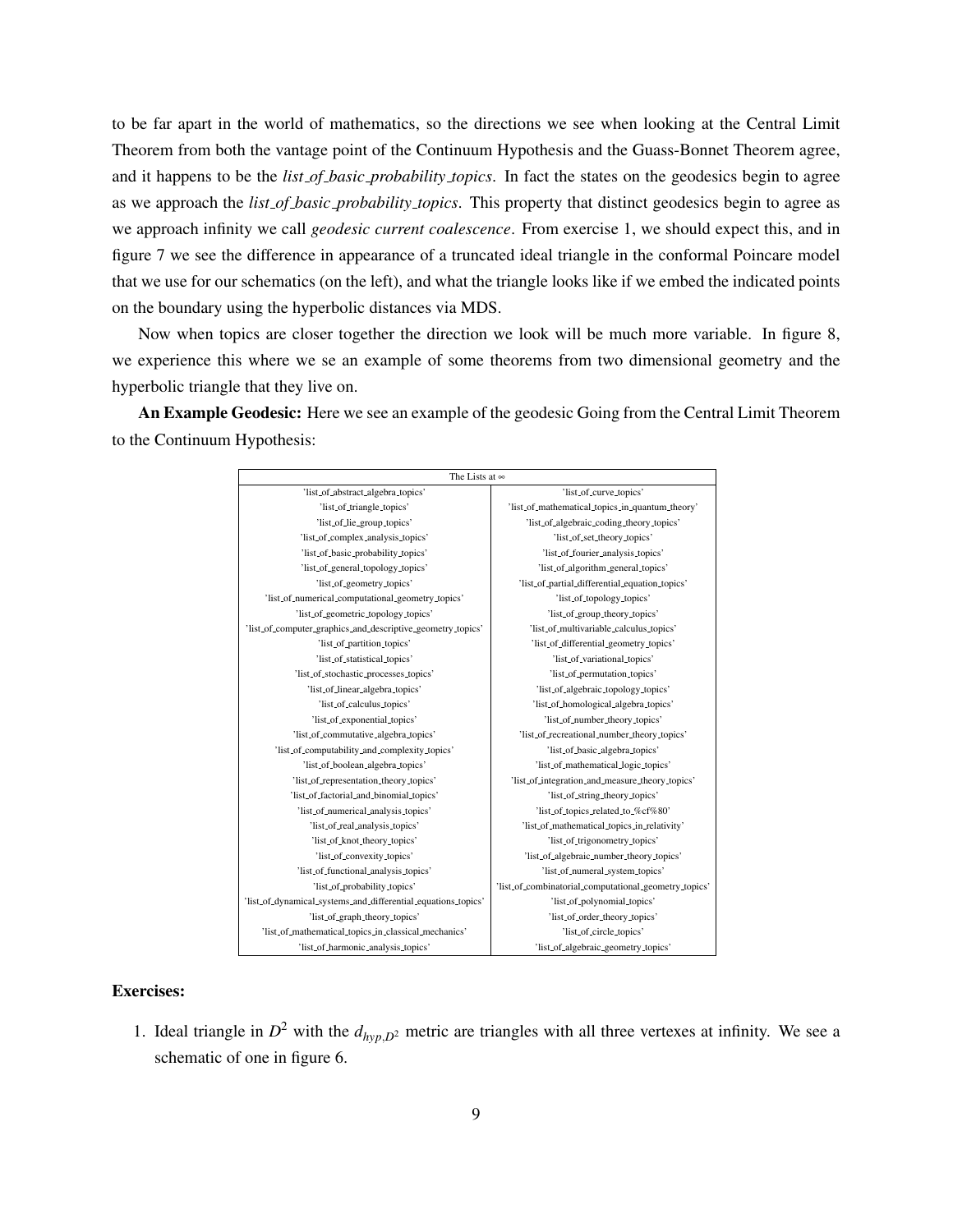

Figure 6: We see an the triangle connecting three relatively distant theorems, and a schematic showing us the points at infinity involved.



Figure 7: We look at truncated ideal triangle in the conformal Poincare model on the left and on the right we see what the triangle looks like if we embed the indicated points on the boundary respecting distance via MDS.